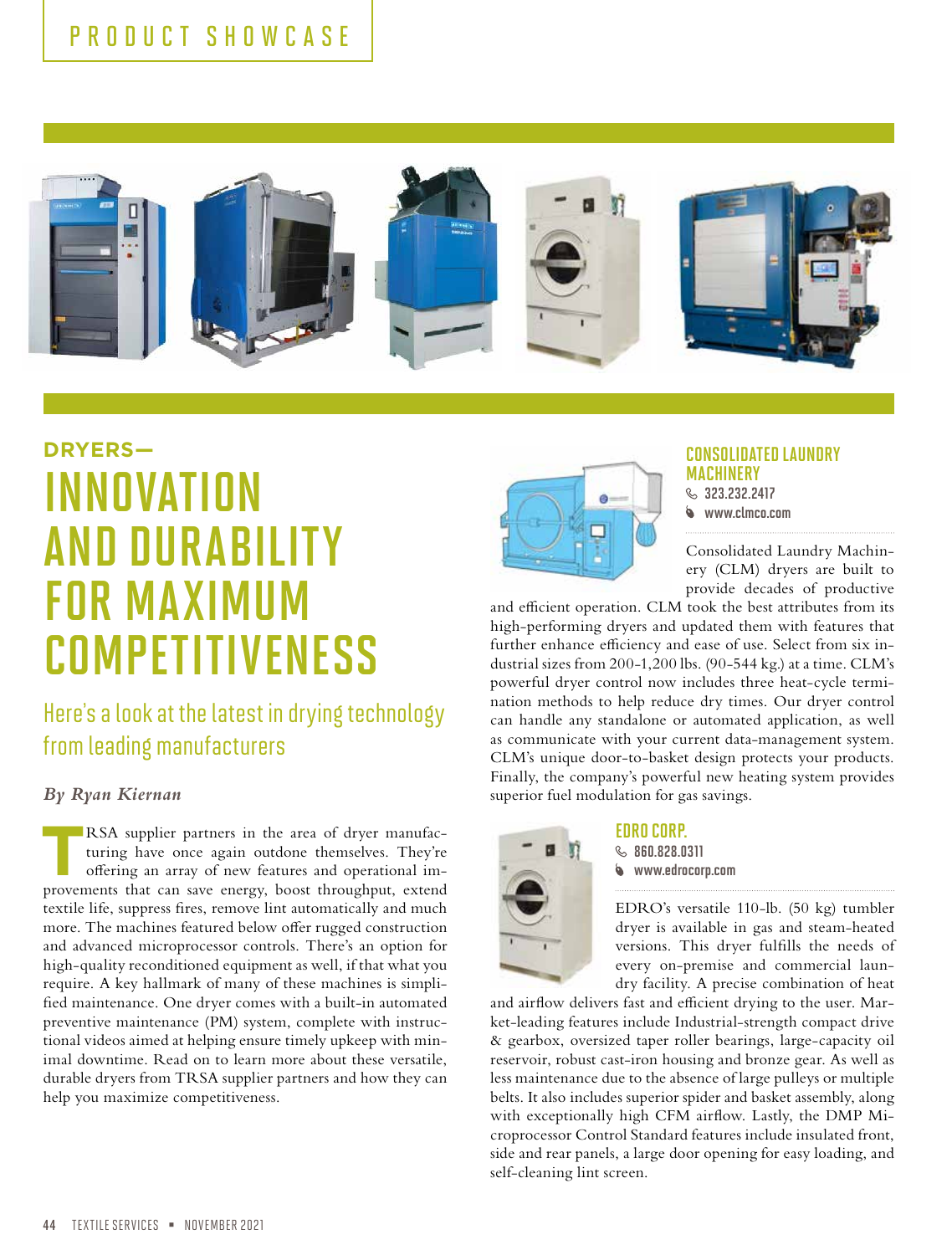### PRODUCT SHOWCASE



ELLIS CORP.  $$530.250.9222$ 

www.elliscorp.com

Best in Class Uptime control makes the Ellis Whisperdryer the most efficient and flexible in the market today. Operators are

able to dial in exact algorithmic formulas for optimal dry time/ efficiency. Unique, No Dry formula lessens chance of over-dry and enhances safety between shifts. Complete Maintenance, schematics, PM management system and instructional videos which are all onboard, set Ellis apart from anything else on the market!



#### G.A. BRAUN INC.

 $$315.475.3123$ www.gabraun.com

Braun manufactures several models of dryers including PT (Pass Thru) standard, PT chute load, PT Low NOx, Side-by-Side Chute Load and

Side-by-Side Non-Chute Load System Dryers. Braun PT Series dryers are available in processing capacities of 300 (136 kg.), 500 (226 kg.), and 700 lbs. (317 kg.) and Side-By-Side dryers are offered in 300 and 500 lbs. processing capacities.

All Braun dryer models have patented and patent-pending features. These dryers provide for great flexibility with respect to washroom configuration and there's no limit on the types of goods that can be processed. A few of the many key design features include precise basket chamber temperature control; fast dry times; consistent quality and outstanding resource efficiency; split panel control box (an exceptional safety feature which separates high voltage from low-voltage components first in the industry to offer this). Also, staggered rib heights on a stainless-steel removable basket promote outstanding tumbling action; swing out faceplates which were designed for easy access to components to simplify maintenance; pneumatics centralized and standardized components for ease of operation and maintenance. Lastly, Braun dryers include LED indicators for troubleshooting; efficient and simple-to-maintain lint collection systems and they have an exceptional return on investment/low cost of ownership.



#### GIRBAU INDUSTRIAL

**800.256.1073** www.gcilaundry.com

Girbau Industrial's (GI) robust dryers, in 120- to 300-lb. (54-136 kg.) capacities, unbind, condition and quickly and efficiently dry laundered goods

with unmatched programming flexibility. ST-Series Dryers



## You Deserve the Cart that Works for YOU!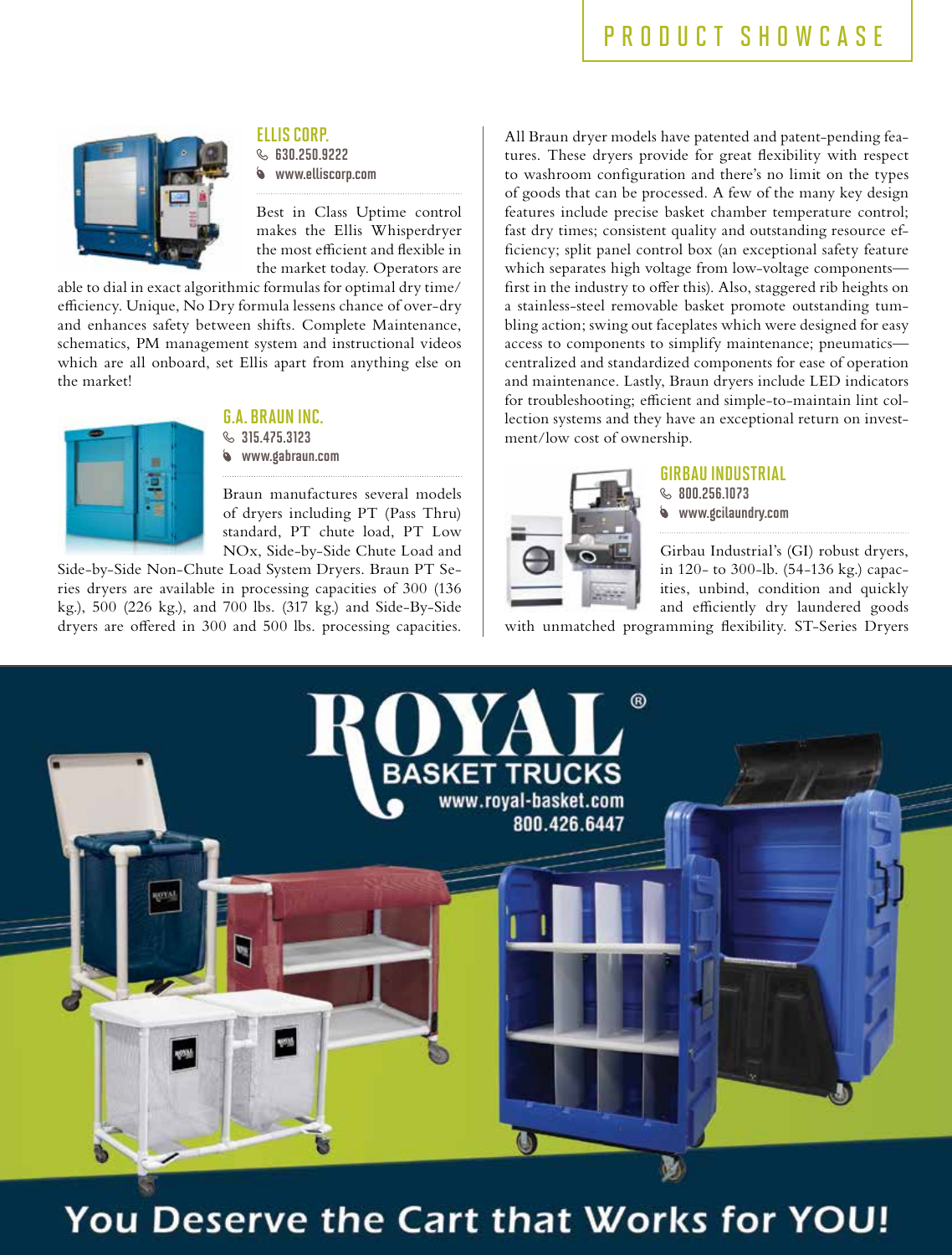feature Spirotilt-Girbau technology, which optimizes drying and simplifies unloading. With dry times of 15 minutes or less, ST-Series Dryers are used either with the GI TBS-50 Continuous Batch Washer, or as stand-alone units with optional vacuum loading. GI's open-pocket GT-Series Dryers pair perfectly with GI soft-mount washers and deliver productive radial airflow, Linen Life Extension moisture sensing, and an Integrated Sprinkler System for automatically extinguishing dryer fires. GI products are backed by industry-leading factory warranties.



#### JENSEN GROUP

 $\&$  850.271.5959 www.jensengroup.com

JENSEN offers a full spectrum of dryers ranging from

our JTD series with capacities of 45 to 250 lbs. (20-113 kg.), our DTX series in 450 and 800 lbs. (204-362 kg.) capacities, our DT series batch system dryers in 130 lbs. to 520 lbs. (59- 235 kg.) capacities, our D5 series batch system dryer in 120 (54 kg.) and 240 lbs. (108 kg.) capacities, and finally, our WR series batch system dryers in 120-240 lbs. capacities. JENSEN's experience is quite vast with more than 3,700 dryers built. JENSEN dryers have features such as direct-drive technology, frequency-controlled basket speed, a modulating gas valve on the burner system, mirror image design, a high basket volume, extremely well insulated and sealed basket housing, and builtin lint collection, all depending on the series. The combination of heat generation, air conduction, basket geometry and insulation results in an optimal heat distribution in the basket and the best possible air flow through the linen, while maintaining low radiant heat and noise levels. All JENSEN dryers are maintenance friendly.



#### KANNEGIESSER ETECH

 $$B12.722.1366$ www.etechsystems.com

The Kannegiesser PowerDry II is the industry-leading batch dryer, which combines maximum perfor-

mance, reliability, flexibility, and the highest level of efficiency available. Kannegiesser's revolutionary engineering design provides the most cost-effective method of drying all types of textiles, while using minimal energy consumption. The available models have a loading capacity ranging from 132- 485 lbs. (60-219 kg.), allowing customers to have the ultimate production flexibility of a single or double batch system setup. While most other dryers perform an average of two loads per hour, the PowerDry II average three-plus loads per hour (most installations are much higher, depending on the product mix and machine options chosen). Standard features include: the advanced energy recirculation; linear atmospheric burner design; effective air flow; large volume baskets with removable panels and a frequency-controlled inverter drive

that adapts the cylinder rotation speed during the cycle for optimal air flow through the linen. A key available option, the ECO2Power system, utilizes the machine's PLC to automatically adjust parameters throughout the drying process. The adjustments are continuously monitored on each component and are used to determine the exact drying point without over or under drying the articles. The Kannegiesser PowerDry II has been proven in many applications and is quickly becoming a customer favorite due to the advanced technology features and the operational savings it provides.



#### LAVATEC LAUNDRY TECHNOLOGY INC.

- $\&$  203.632.8777
- www.lavatec.com

Lavatec's front-loading FL656 gas and steam dryer offers outstanding benefits. The large capacity, 460 lb. (208 kg.) ma-

chine is CSA (Canadian Standards Association) approved and produces terrific productivity results. Customers are achieving high efficiency and greater throughput with incredibly fast drying times. They also are experiencing lower energy consumption and costs. Featuring a compact design with a twoway tilted drum, you have the option of a front load and unload or a pass-through version. Infrared sensor controls ensure safe and smooth operation during automatic runs, with temperature settings that prevent scorching and garment over-drying. This machine is supported by Lavatec's impeccable service.



#### PELLERIN MILNOR CORP.

 $$504.467.9591$ www.milnor.com

Milnor's industrial Pass-Through dryer line is available in six capacities ranging from 100-700 lbs. (45-317 kg.). These fully automated dryers are available in gas, including

Low NOx, and steam, and are fixed tilt. They also feature the unique Energy Saver Seal™ to keep air flowing through the goods without escaping around the outside of the basket. Each Pass-Through Dryer also comes standard with a microprocessor that allows field programming of up to 200 drying formulas. Combining Milnor's superior design and classic quality, the Pass-Through Dryers can be used to streamline operations with CBW®/PBW™ tunnel washers and washer/ extractor systems.



R.W. MARTIN CO.  $\&$  330.673.8712 www.rwmartin.com

An R.W. Martin pre-owned dryer provides the capacity and reliability of a new dryer at less than half the capital cost. Our technical team reconditions

dryers to ensure productivity, efficiency and years of service.